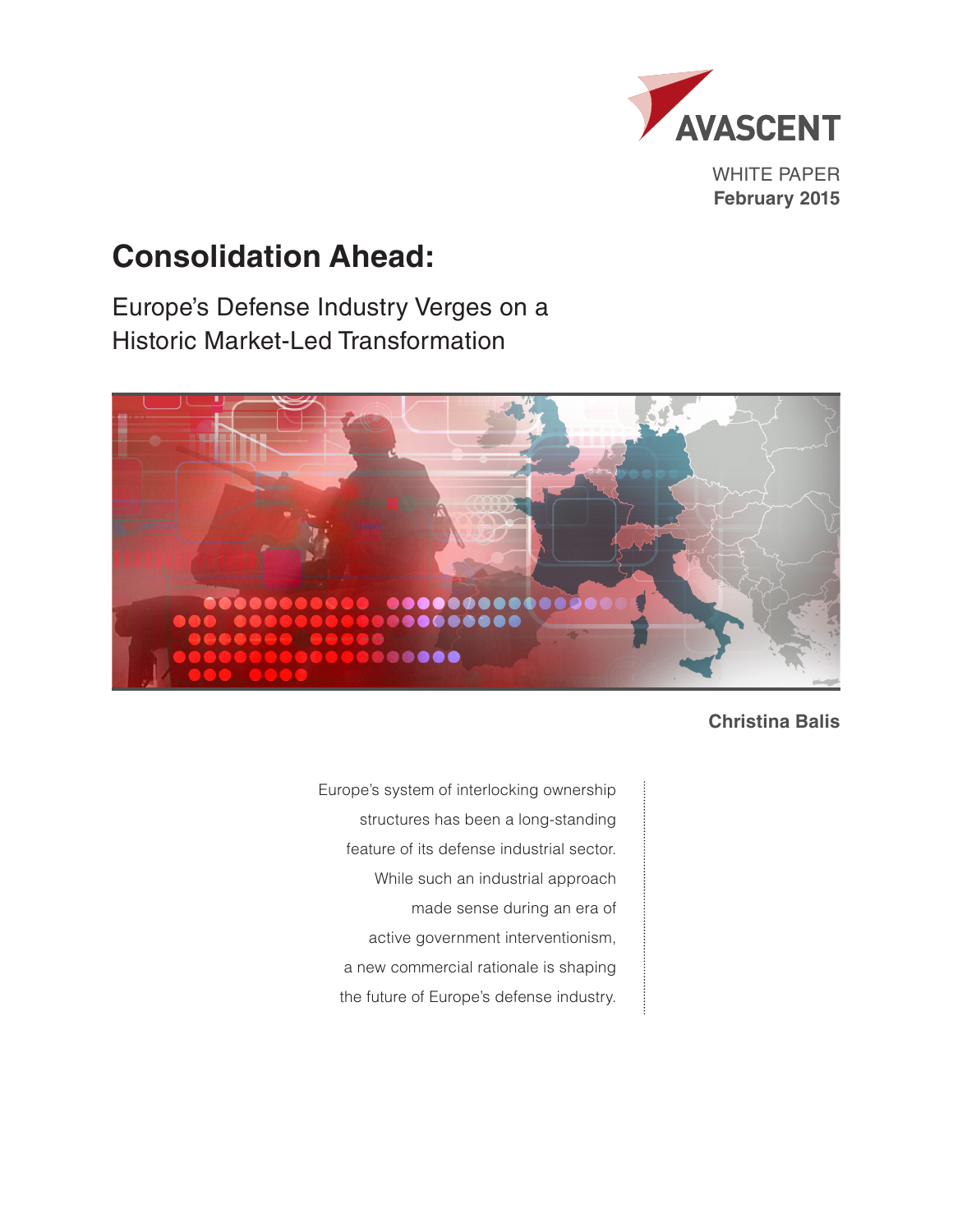After EADS and BAE Systems broke off their attempted merger just two years ago it seemed easy in the boardrooms of Europe's defense firms to write off any hope for the kind of transformational corporate deals seen in other industries facing deteriorating demand. After all, this was not the only aborted attempt at national and cross-border defense industrial consolidation during the past decade that made even the keenest partners stop short of signing the papers.

Yet these failures are easily misread. Europe's governments may have built the modern aerospace and defense industry, but today's industry leaders are responding to new commercial dynamics and market forces that will shape the €96 billion sector's future.

#### Small *Is* Beautiful

The inevitable first step for any meaningful consolidation of the sector is the realignment of Europe's Byzantine and overlapping joint shareholdings. This trend deserves attention because it has the potential to transform the structure and character of the European defense industrial base for years to come. "Small is beautiful" is fast becoming the European defense industry's mantra when it comes to devising simplified corporate portfolios.

There are several reasons why European aerospace and defense companies are now turning their attention to the sector's inefficient joint shareholdings. Firstly, portfolio diversity comes at a high price during times of scarcity and intensified competition. Achieving the required scale in core areas is impossible without downsizing the overall portfolio. Secondly, the sluggish decision-making related to jointly held assets and the lack of control over the fate of minority investments take a toll

over time. The decision to exit or double-down thus becomes inescapable. Lastly, new IFRS rules covering the treatment of joint arrangements, effective as of January 1, 2014, means such investments can no longer be accounted for at their full proportionate value, lowering in most cases their potential contribution to a company's profit and cash flow.

# **Portfolio diversity comes at a high price during times of scarcity and intensified competition.**

#### Airbus and Finmeccanica: Core Focus

Already midway through last year, the CEOs of two of Europe's largest defense companies were broadcasting their intent to focus on core business. The message was clear: jettison nonessential businesses while reining in or absorbing minority stakes. Gone are the days when EADS toyed with the idea of merging with leading German land systems provider Rheinmetall, or when Italian politicians schemed over a potential tie-up between Finmeccanica and Italy's stateowned shipbuilder Fincantieri.

The decision by Airbus Group to optimize its defense and space portfolio around three core focus areas—space systems (launchers and satellites), military aircraft, and missiles—is a leading example. The strategy leaves no doubt as to CEO Tom Enders' determination to exit longheld businesses, including interests in a range of joint ventures and affiliated entities.

The developments of the past few months underscore this commitment. Late last year, Airbus sold its 27% stake in Finland's Patria Industries Oy (held since 2001, and majority-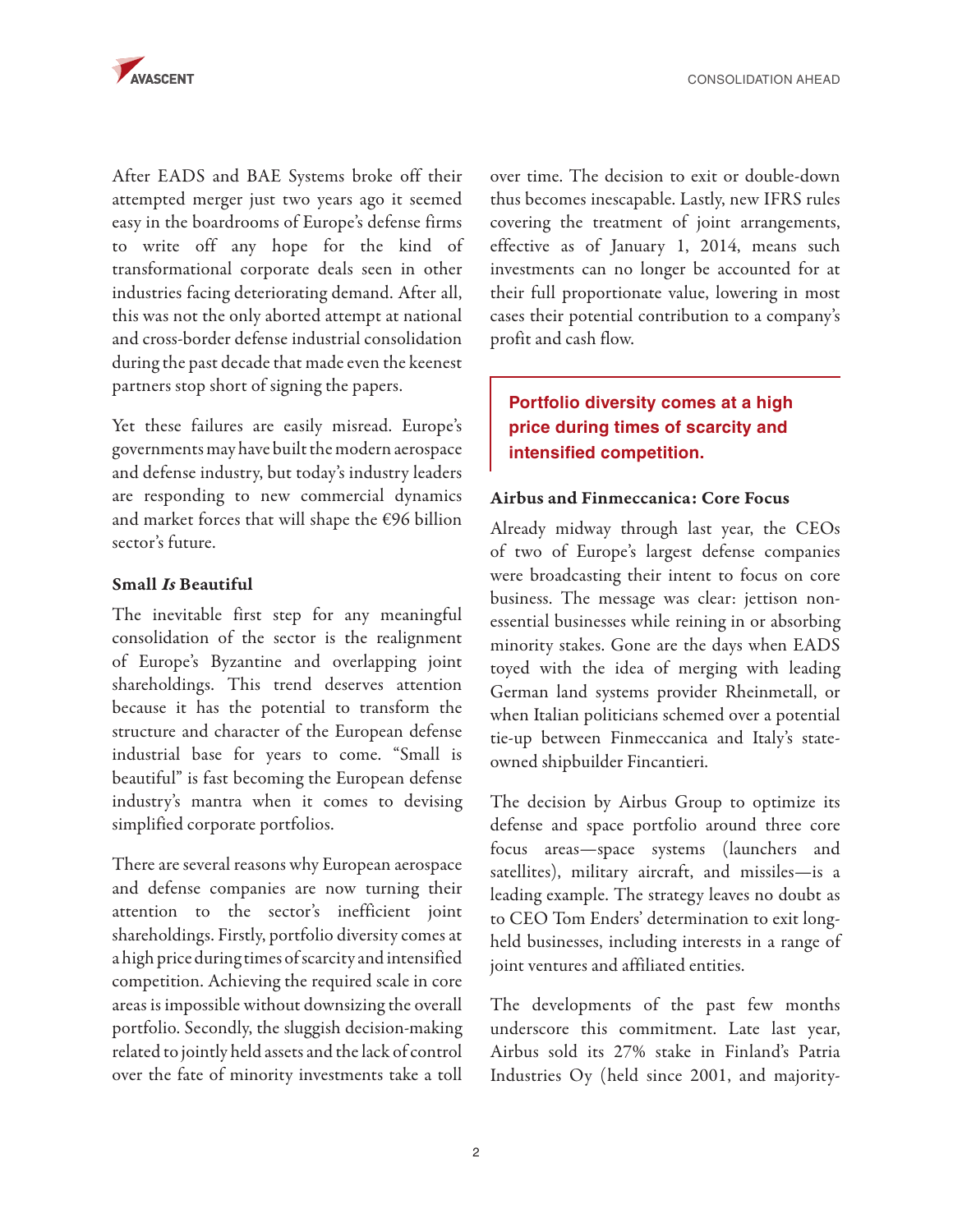

owned by the Finnish government) and cut its 46% stake in French Dassault Aviation (a legacy preceding the creation of EADS, dating back to the Mitterrand years of French government). Among the non-core companies put up for divestiture are two Germany-based joint ventures held in partnership with other European partners: Atlas Electronik, a  $€440$  million leading naval electronics provider, and ESG Group, a €258 million software and IT systems provider to military and commercial sectors.

Management is not just executing a directive to sell, however. Enders wants Airbus to have

majority control of MBDA, Europe's €3 billion leading missile provider held jointly with BAE Systems and Finmeccanica. Indeed, MBDA might prove Finmeccanica's first move into European industrial realignment politics as part of its latest efforts to streamline its portfolio.

Newly arrived CEO Mauro Moretti lost no time in charting a new course for Italy's largest defense player. Last summer, Moretti warned against Finmeccanica's "too diversified portfolio," stating his desire to "maintain my effort, particularly on the business that we can control for the future." The industrial plan unveiled during



Source: Avascent analysis.

Notes: The list excludes JVs outside the aerospace and defense arena (e.g., Ansaldo STS), smaller joint ventures in commercial aerospace (affecting mostly Airbus and Safran), and JVs involving non-European partners (e.g., TRS). The flags next to the listed joint ventures and associate entities denote the geographical location of principal manufacturing.

\* Pentastar owns 55% of AvDef, a charter airline specializing in transportation and military training. Cobham owns the remaining 45%. AfDef is among the assets slated for divestiture by Airbus.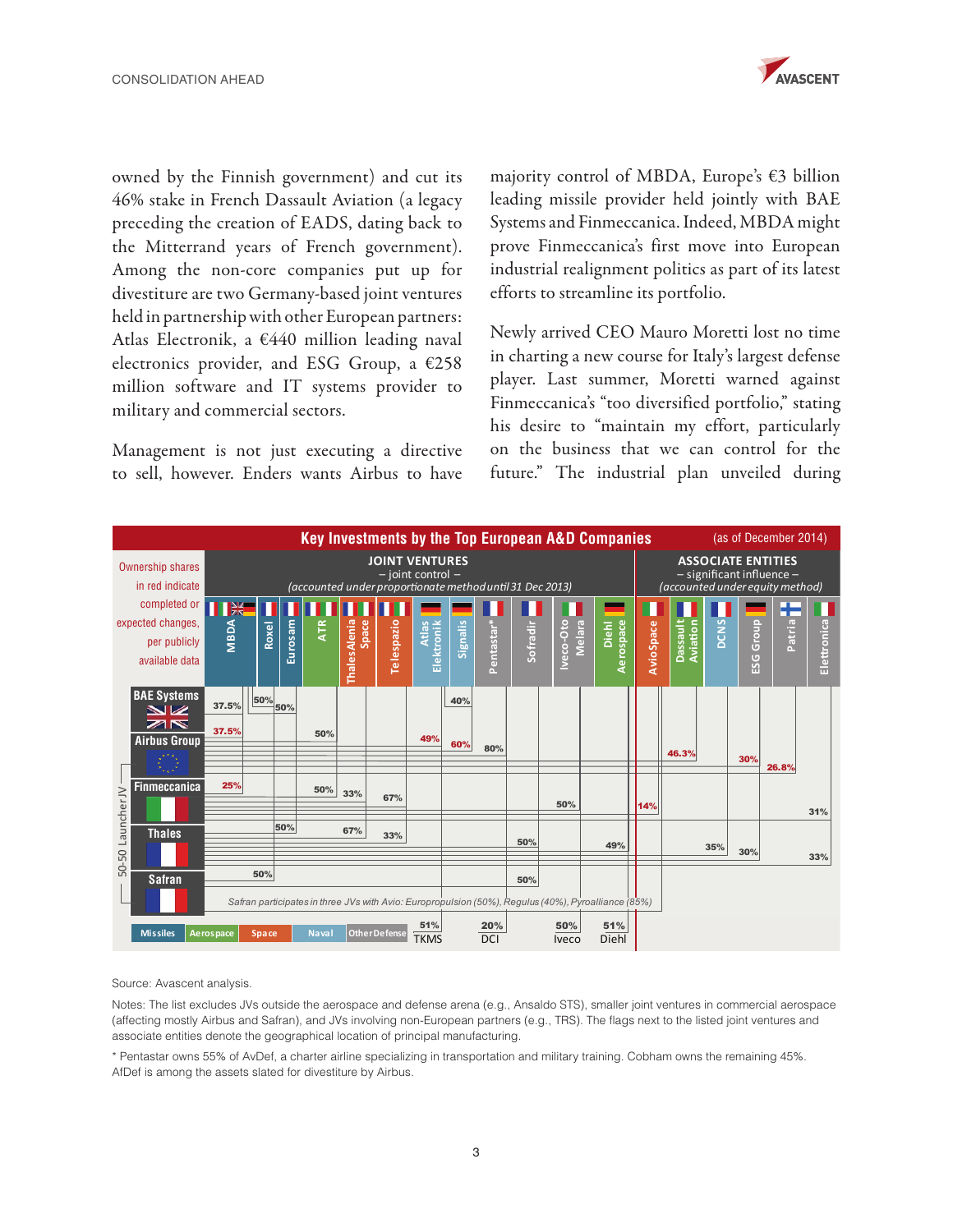

Finmeccanica's January guidance call was rich in intention, if poor in specifics.

In two cases, however, the writing on the wall was hard to miss. Space emerged as a core sector offering attractive growth in connection with "European launchers." Missiles, on the other hand, seemed to hold an uncertain future seen through the narrow lens of the "Italian missile sector and its industry." Recent reports that Airbus is looking to buy Finmeccanica's stake in MBDA and that Finmeccanica is looking to increase its 14% stake in Avio (a key player in the new Ariane 6 rocket, among other programs) suggest change could be happening faster than previously expected.

Finmeccanica's stakes in Telespazio (67% majority owner) and Thales Alenia Space (minority stake of 33%) could be next on the agenda. Created a decade ago, these joint ventures were initially seen as paving the way for a broader merger between their two principal shareholders—an idea routinely dismissed these days.

## Thales and BAE: Poised To Act

This brings us to Thales, Finmeccanica's partner on the above two space joint ventures and the other most diversified aerospace and defense player of Europe's top four firms. Like Finmeccanica, Thales is an electronics company at heart, though it is beset by internal turmoil. This does not bode well for its ability to respond quickly to its rivals. A convoluted governance system designed to maintain the careful balance between the company's two largest shareholders, the French government (27% stake) and Dassault (26%), is bound to create friction between their two respective protégés, Patrice Caine and Henri Proglio. Caine, the new CEO and right

hand of former chief Jean-Bernard Lévy, is a company insider combining the rare traits of relevant industrial experience and relative youth, in contrast to Proglio, the new chairman and an outsider to Thales, having prematurely vacated his post at EDF late last year to make room for Lévy to take over.

If the experience of EADS/Airbus is anything to go by, Thales still has some ways to go before becoming a "conventional" company. Even after eliminating its two-CEO structure in 2007, EADS waited for more than five years before it could secure operational control from its two principal government shareholders and emerge re-baptized as Airbus.

However, it is only a matter of time before Thales is forced to address its minority stake in naval shipbuilder DCNS (now standing at 35%, with the French government retaining the rest). It must also address its complicated multiparty joint ventures, including ESG in Germany, held with Airbus, Rhode & Schwarz, and Northrop Grumman, as well as Thales Alenia Space and Telespazio. A serious portfolio assessment should also include TDA Armements, a €130 million fully owned business formerly held in a joint venture with EADS. TDA faces diminishing prospects in its primary domestic market as the proposed merger between France's Nexter and Germany's KMW nears its conclusion.

Europe's largest defense player, BAE Systems, is strategically absent from developments on the continent. Several years ago the company's management extracted itself from European joint ventures, including selling its remaining 10% in Sweden's Saab in 2011. MBDA is BAE's last European joint venture of substance and is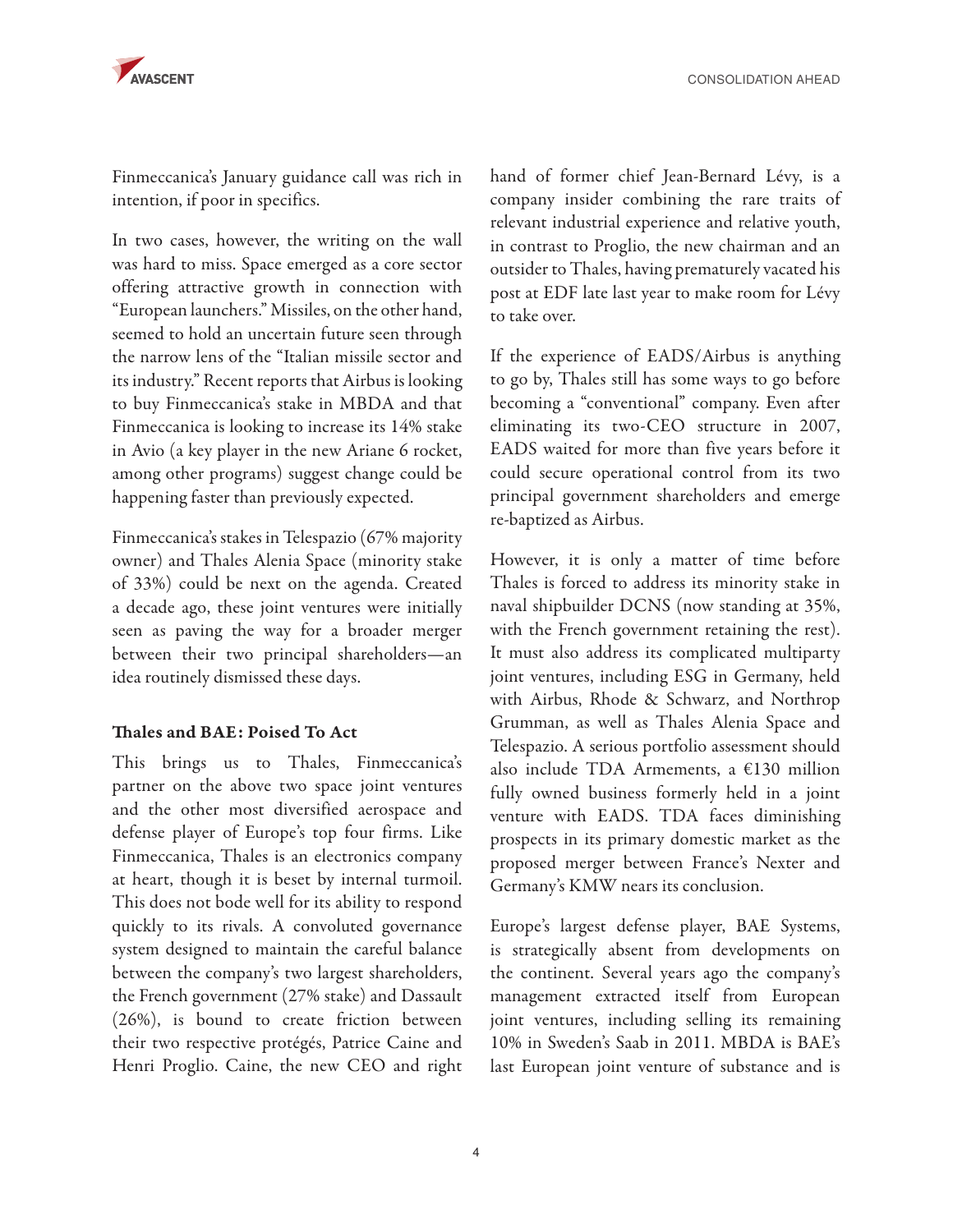

## **Just as new rules at the EU level are reshaping market demand across borders, corporate executives are taking the lead in adjusting market supply.**

certain to preoccupy the company's next CEO, once the successor to Ian King is named later this year. No doubt, the other major decision awaiting the future leadership of UK's defense giant will be the restructuring of the Eurofighter consortium. This is a highly complex issue that helped trigger the merger discussions between then-EADS and BAE, and will require a different track of negotiations with Airbus Group management.

## Toward A Sustainable European Defense Industry

Europe's system of interlocking ownership structures has been a long-standing feature of its defense industrial sector. While it once made sense during an era of active government interventionism, it is far less relevant to today's defense CEOs attuned to market and commercial forces. This does not mean joint ventures have no place in the European aerospace and defense industrial landscape—newly created Airbus Safran Launchers being a case in point. Nor will governments cease to be significant actors—as both customers and regulators. Rather, it is a new commercial rationale shaping the future of Europe's defense industry. Just as new rules at the EU level are reshaping market demand across borders, corporate executives are taking the lead in adjusting market supply. Through improved governance and more focused portfolios, Europe stands a better chance of creating a sustainable defense industry.